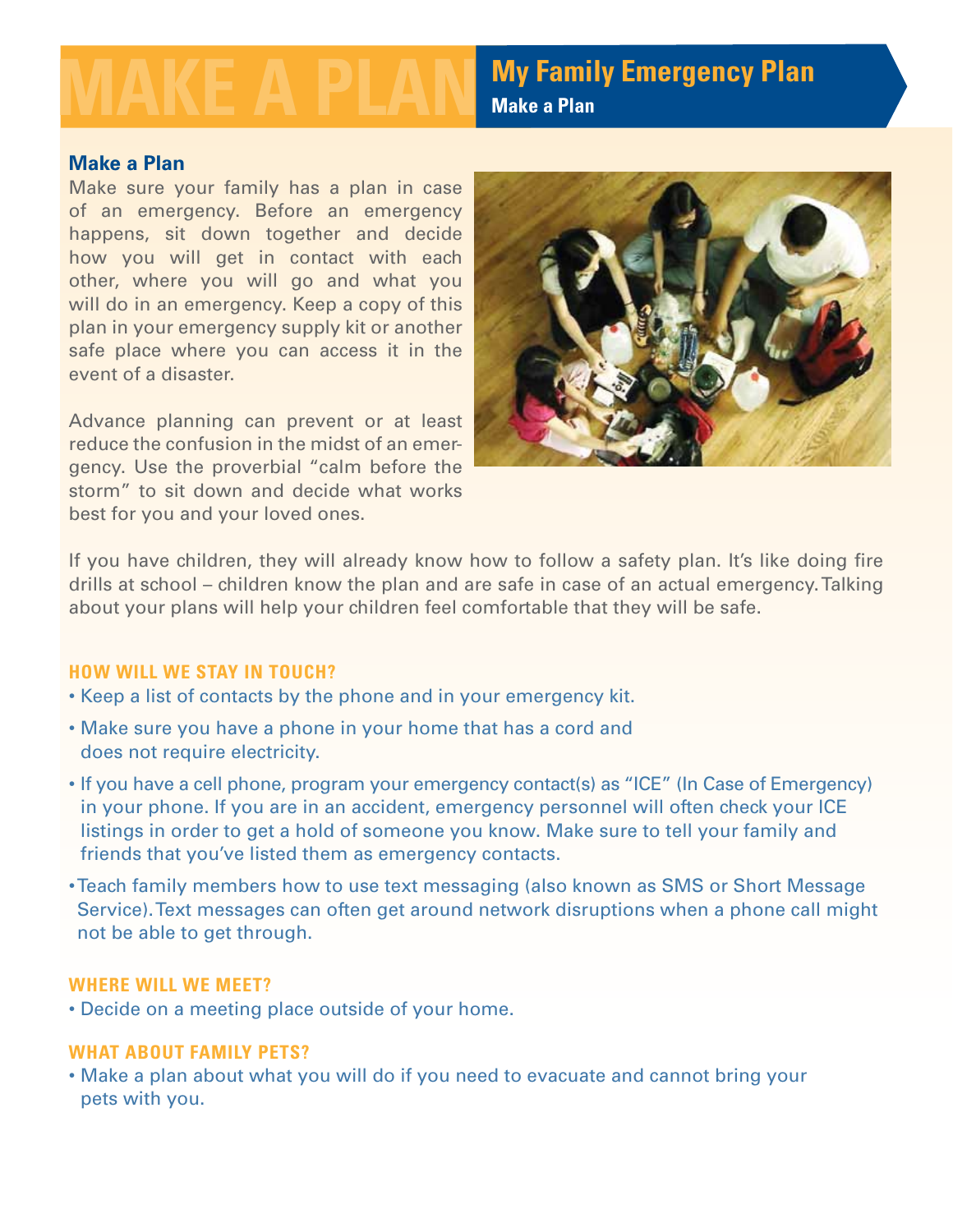# **My Family Emergency Plan MAKE A PLAN**

# **1.**

| Family Member's Whole Name                         |  |  |
|----------------------------------------------------|--|--|
| Relationship (Mother, Father, Son, Daughter, etc.) |  |  |
| <b>Address</b>                                     |  |  |
|                                                    |  |  |
| Daytime Phone                                      |  |  |
| Cell Phone                                         |  |  |
| E-mail                                             |  |  |
| Date of Birth                                      |  |  |
| Medications                                        |  |  |
| Allergies/Important Health Information             |  |  |
|                                                    |  |  |

## **2.**

| Family Member's Whole Name                         |  |
|----------------------------------------------------|--|
| Relationship (Mother, Father, Son, Daughter, etc.) |  |
| <b>Address</b>                                     |  |
|                                                    |  |
| Daytime Phone                                      |  |
| <b>Cell Phone</b>                                  |  |
| E-mail                                             |  |
| Date of Birth                                      |  |
| <b>Medications</b>                                 |  |
| Allergies/Important Health Information             |  |
|                                                    |  |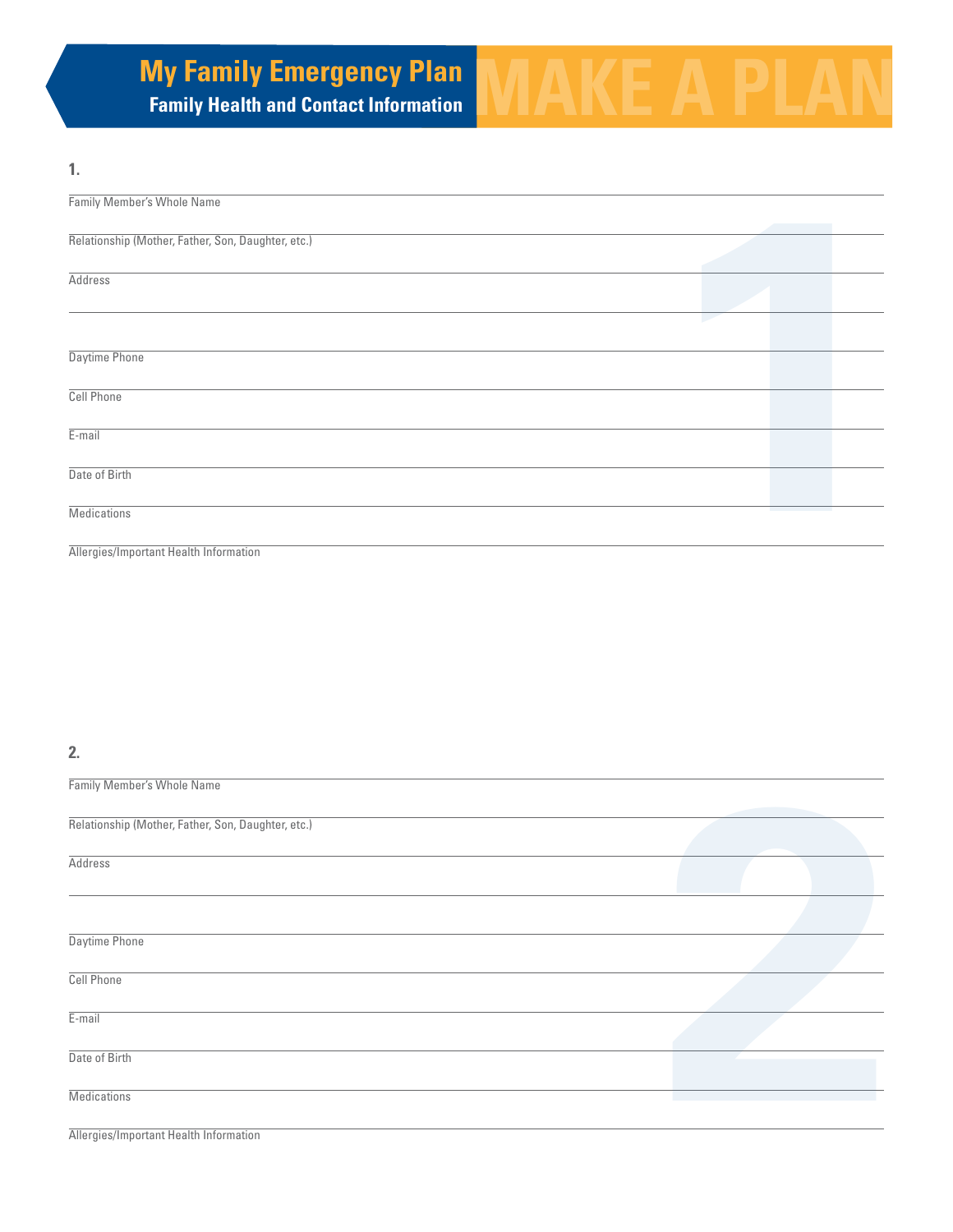# **My Family Emergency Plan Family Health and Contact Information**

| 3.                                                 |  |  |
|----------------------------------------------------|--|--|
| Family Member's Whole Name                         |  |  |
| Relationship (Mother, Father, Son, Daughter, etc.) |  |  |
|                                                    |  |  |
| <b>Address</b>                                     |  |  |
|                                                    |  |  |
| Daytime Phone                                      |  |  |
| <b>Cell Phone</b>                                  |  |  |
| $E$ -mail                                          |  |  |
| Date of Birth                                      |  |  |
| <b>Medications</b>                                 |  |  |
| Allergies/Important Health Information             |  |  |

#### **4.**

| <b>Family Member's Whole Name</b>                  |  |  |
|----------------------------------------------------|--|--|
|                                                    |  |  |
| Relationship (Mother, Father, Son, Daughter, etc.) |  |  |
|                                                    |  |  |
| <b>Address</b>                                     |  |  |
|                                                    |  |  |
|                                                    |  |  |
|                                                    |  |  |
| Daytime Phone                                      |  |  |
|                                                    |  |  |
| <b>Cell Phone</b>                                  |  |  |
|                                                    |  |  |
| $E$ -mail                                          |  |  |
|                                                    |  |  |
| Date of Birth                                      |  |  |
|                                                    |  |  |
| <b>Medications</b>                                 |  |  |
|                                                    |  |  |
| Allergies/Important Health Information             |  |  |
|                                                    |  |  |
|                                                    |  |  |
|                                                    |  |  |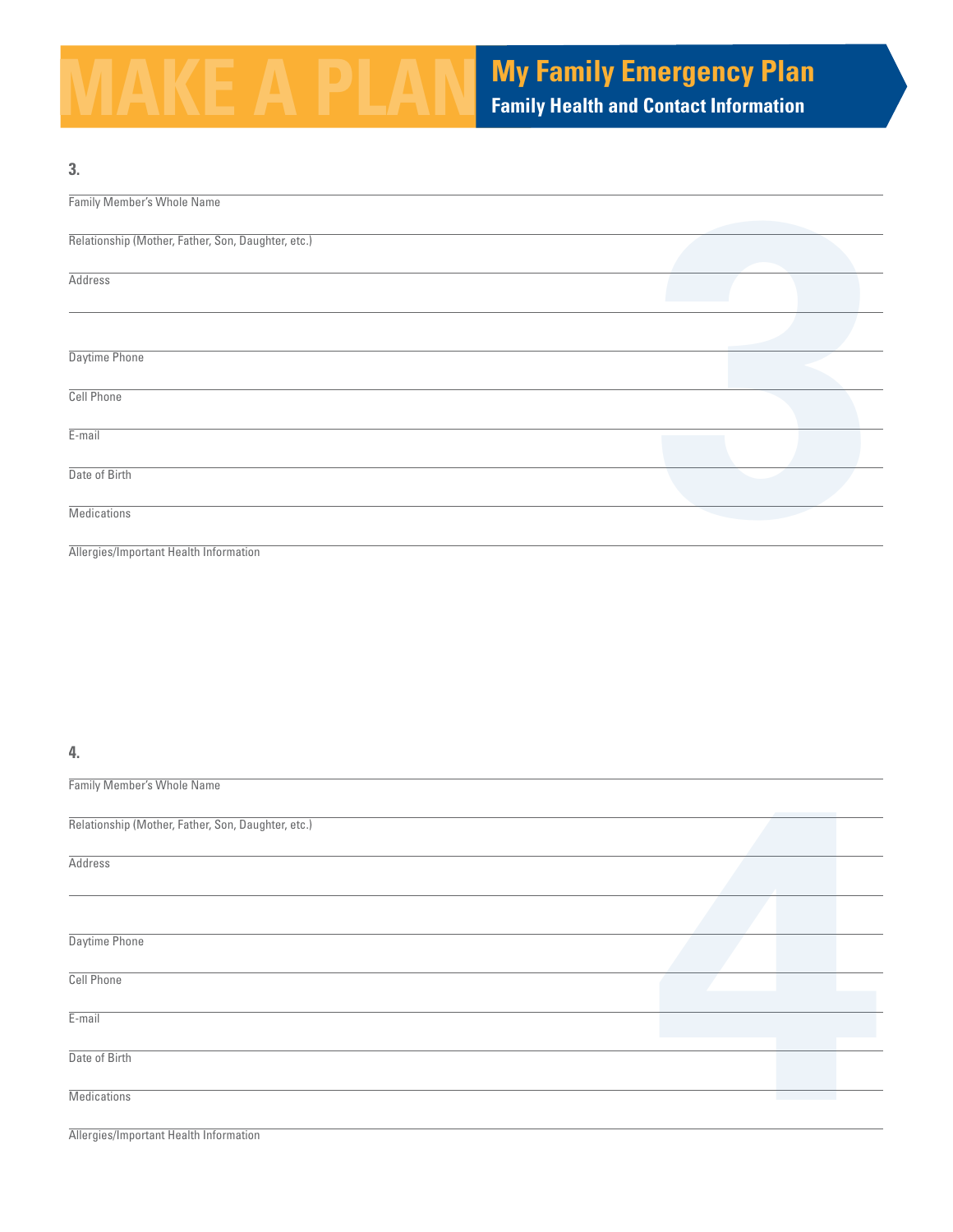# **My Family Emergency Plan MAKE A PLAN**

# **Out-of-Town Emergency Contact**

| Name           |  |
|----------------|--|
| <b>Address</b> |  |
| $E$ -mail      |  |
| Home Phone     |  |
| Cell Phone     |  |
| Work Phone     |  |

# **Local Emergency Contact**

| Name           |  |
|----------------|--|
| <b>Address</b> |  |
| $E$ -mail      |  |
| Home Phone     |  |
| Cell Phone     |  |
| Work Phone     |  |

# **Trusted Adult**

| Whole Name                                           |
|------------------------------------------------------|
| Relationship to Child (Aunt, Friend, Neighbor, etc.) |
| <b>Address</b>                                       |
| $E$ -mail                                            |
| Home Phone                                           |
| Cell Phone                                           |
| Work Phone                                           |

# **Doctor/Insurance Information**

| Primary Care Physician                   |
|------------------------------------------|
| Primary Care Physician's Phone Number    |
| <b>Family Health Insurance Provider</b>  |
| Health Insurance Provider's Phone Number |
| <b>Policy Number</b>                     |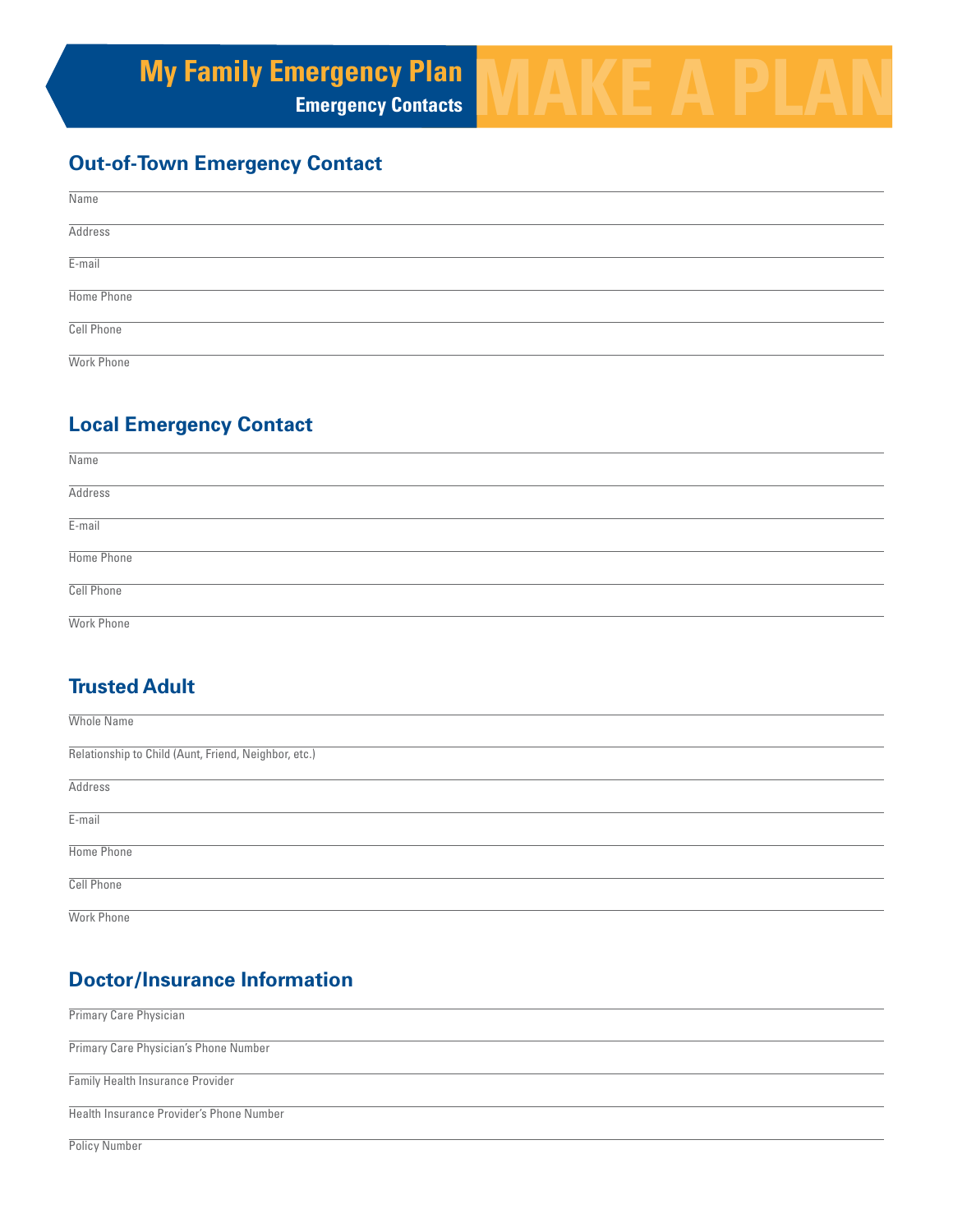### **Schools**

**11.11.11.12 WORKPLAND WORKPLAND WORKPLAND WE THE WORK ALTING MEMBER MEMBER OUTSIDE**<br> **11.11.12 MEMBER OUTSIDE**<br> **11.11.12 Working Family**<br> **11.12 Working Family**<br> **11.12 Workplace Nam**<br> **12.14.14.15 Workplace Addr**<br> **12.1** (in the event of an emergency, the child will go here with the teacher/ child-care provider while waiting for a parent/guardian to arrive.)

Child's Whole Name

School/Child-Care Program

School/Child-Care Program Address

Teacher's/Child-Care Provider's Whole Name

**Phone** 

Evacuation Location

**My Family Emergency Plan**<br> **School and Workplace Information** 

#### **Workplaces**

use the space below to document the workplace information for each member of your family that works outside of the home.

Working Family Member Name

Workplace Name

Workplace Address

Supervisor Name

**Phone** 

Evacuation Location (if applicable)

Child's Whole Name

School/Child-Care Program

School/Child-Care Program Address

Teacher's/Child-Care Provider's Whole Name

Phone

Evacuation Location

Working Family Member Name

Workplace Name

Workplace Address

Supervisor Name

**Phone** 

**2** Evacuation Location (if applicable)

Child's Whole Name

School/Child-Care Program

School/Child-Care Program Address

Teacher's/Child-Care Provider's Whole Name

**Phone** 

Evacuation Location

Working Family Member Name

Workplace Name

Working Family Me<br>
Workplace Name<br>
Workplace Address<br>
Supervisor Name<br>
Phone<br>
Evacuation Locatio Workplace Address

Supervisor Name

**Phone** 

Evacuation Location (if applicable)